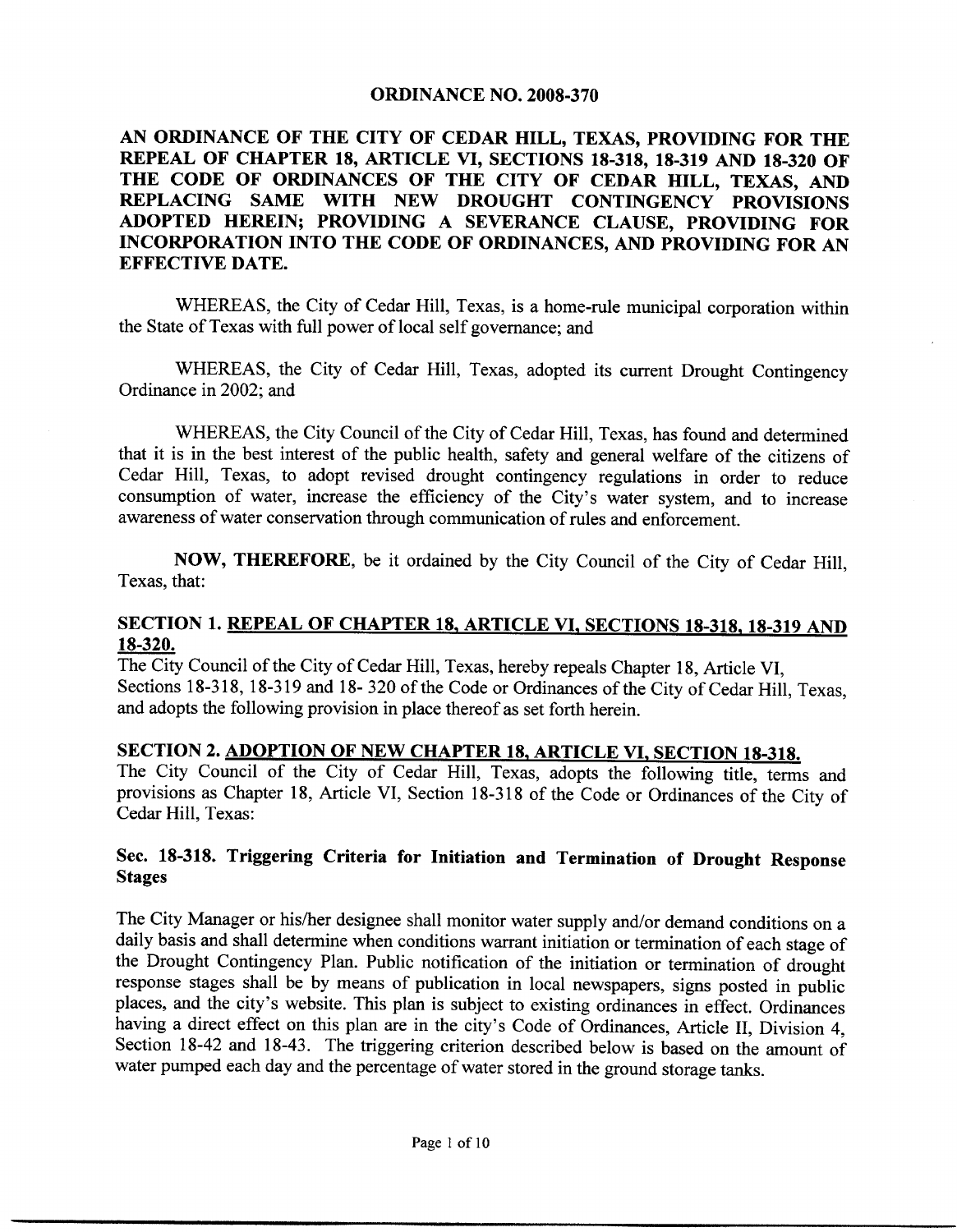# SECTION 3. ADOPTION OF NEW CHAPTER 18, ARTICLE VI, SECTION 18-319.

The City Council of the City of Cedar Hill, Texas, adopts the following title, terms and provisions as Chapter 18, Article VI, Section 18-319 of the Code or Ordinances of the City of Cedar Hill, Texas:

#### Sec. 18-319. Drought Contingency Plan

The purpose and scope of this plan is to establish the City of Cedar Hill policies and procedures in the event of shortages or delivery limitations in the City of Cedar Hill water supply, or in case of equipment malfunctions or similar situations that effect the City's Drought Contingency Plan and shall apply to all customers that obtain their water from the City of Cedar Hill water supply system, and is authorized by the Charter of the City of Cedar Hill.

#### STAGE 1 - WATER WATCH-VOLUNTARY ACTIVATION

# 1. TRIGGERING CRITERIA (if one or more occurs):

#### **Supply and Storage**

- a. The City of Dallas Water Utilities initiates action and requests customer cities to do likewise during high demand periods
- b. The City of Cedar Hill experiences three consecutive days of water pumping at 90% of water storage capacity.
- c. The City Manager or his/her designee determines that an emergency exists within the city's water system.

#### **Other**

- a. Unforeseen situations that limit distribution of water, as determined by the Designated Official
- b. Short or long term equipment failure, failure to maintain 35 psi at all points in the distribution system and a minimum of <sup>20</sup> psi under combined fire and drinking water flow conditions
- c. Electrical power failures or restrictions.

# 2. ACTIONS AVAILABLE

- a. City Manager or other Designated Official requests voluntary reductions in water use.
- b. Accelerate public information efforts to teach reduced water usage.
- c. Notify major water users and request voluntary water use reductions (including usage of all water at all construction sites).
- d. Prohibit city government use of water for street washing, vehicle washing, operation of ornamental fountains and all other non-essential uses.
- e. No watering of landscape or exterior use of water is requested on Wednesday, Saturday and Sunday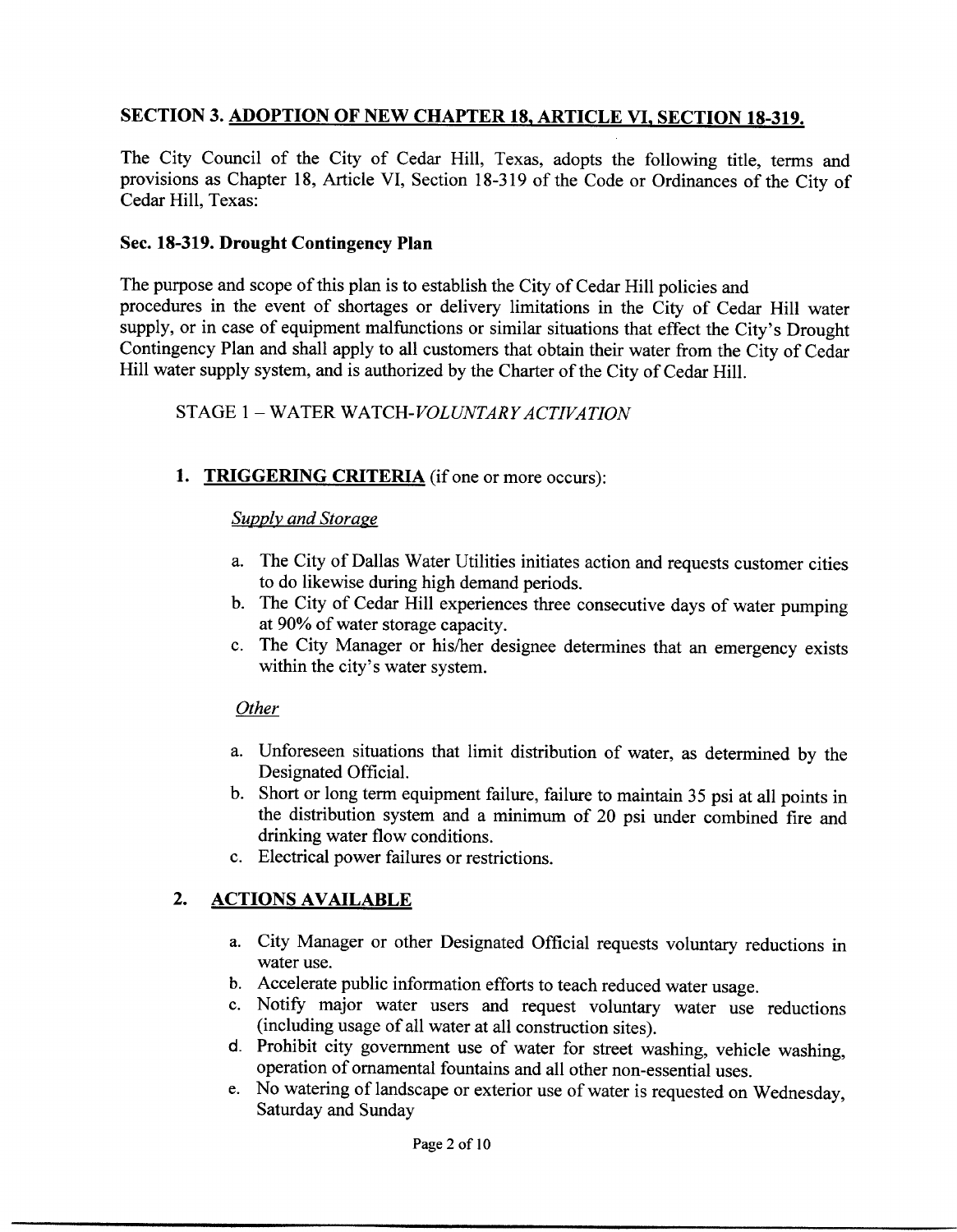# 3. ACCEPTABLE WATER USES

- a. Water customers who reside or operate a business with an even numbered address are requested to water on Tuesdays and Fridays, but not between the hours of  $10:00$ am and  $6:00$  pm.
- b. Water customers who reside or operate a business with and odd numbered address are requested to water on Mondays and Thursdays but not between the hours of  $10:00$ am and  $6:00$  pm.

The intent of this stage is to decrease total water consumption by approximately  $1\%$ .

# STAGE 2-WATER EMERGENCY-MANDATORY ACTIVATION

1. TRIGGERING CRITERIA (if one or more occur):

#### Supply and Storage

- a. The City of Dallas Water Utilities initiates action and requests customer cities to do likewise during high demand periods
- b. Combined ground storage levels fall below 50% of capacity at the beginning of any 24-hour period.
- c. The City of Cedar Hill experiences five (5) consecutive days of water pumping in excess of 100%.
- d. Stage 1 voluntary restrictions fail to alleviate continued potable water depletion

#### **Other**

- a. If there are long term shortages of water supply within a pressure district.
- b. Short or long term equipment failure, failure to maintain 35 psi at all points in the distribution system and a minimum of20 psi under combined fire and drinking water flow conditions
- c. Unforeseen situations that limit distribution of water as determined by the City Manager or his/her designee.
- d. Electrical power failures or restrictions.

# 2. ACTIONS AVAILABLE

- a. The City Manager or his/her designee may initiate studies that address solutions to the water problems.
- b. The City Manager or his/her designee directs the commencement of Stage 2 Activation for water conservation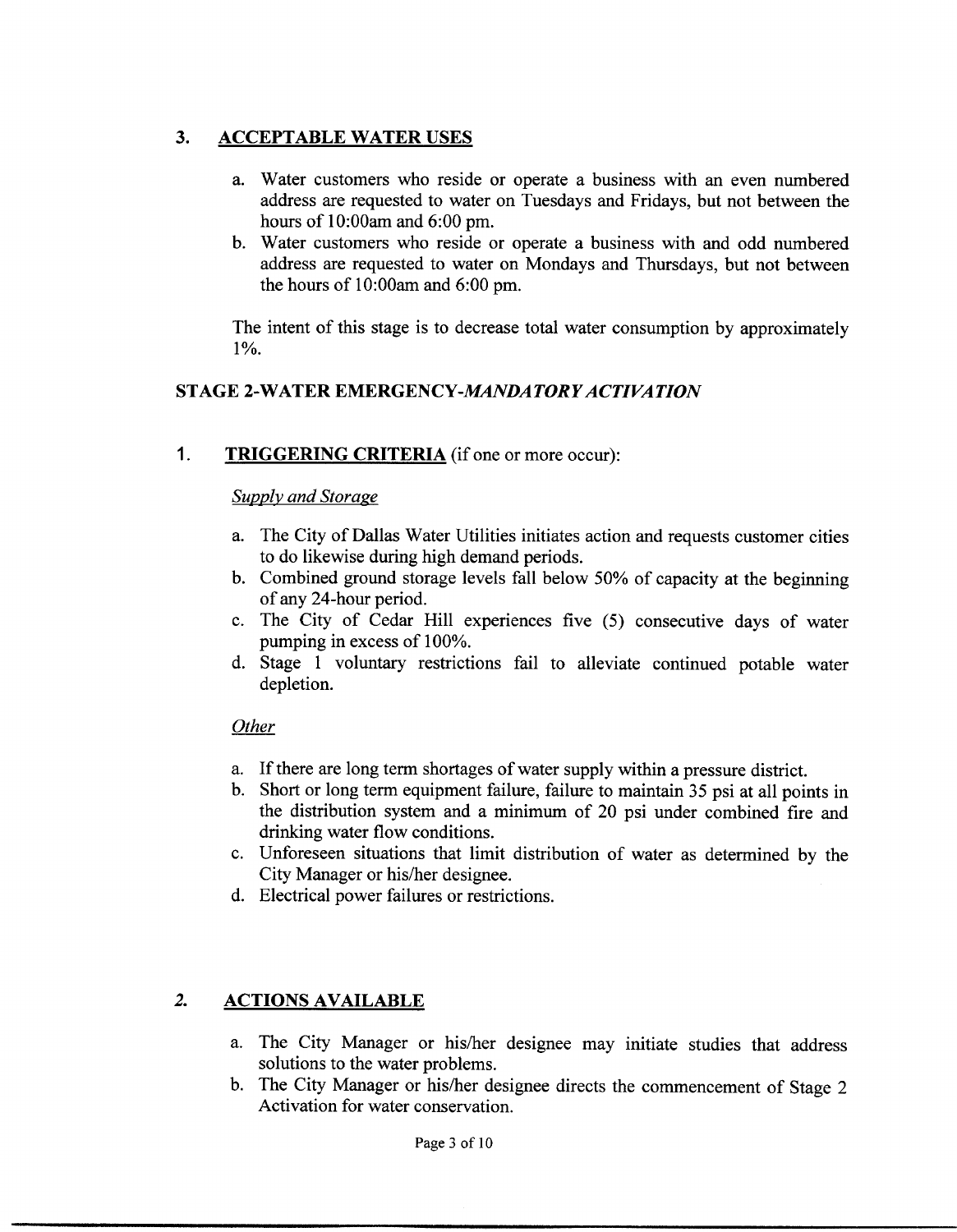c. No watering of landscape and/or exterior use of water is permitted on Wednesday, Saturday and Sunday unless mentioned in *EXCEPTIONS OR* ACCEPTABLE WATER USES of this Stage.

# 3. EXCEPTIONS

- a. Vehicles may be washed at commercial auto washes; or may be washed at residences by the use of a water bucket or container (water running freely from hoses is prohibited); foundations may be watered with 'hand-held' water hose or the use of soaker hoses.
- b. Watering of new landscaping may be permitted for thirty (30) days from the date of installation of such landscaping. (See Section 6 Variances)

# 4. ACCEPTABLE WATER USES

- a. Water customers who reside or operate a business with an even numbered address are allowed to water on Tuesdays and Fridays, but not between the hours of  $10:00$ am and  $6:00$ pm
- b. Water customers who reside or operate a business with an odd numbered address are allowed to water on Mondays and Thursdays, but not between the hours of  $10:00$ am and  $6:00$ pm

The intent of this stage is to decrease total water consumption by approximately 5%.

# STAGE 3 WATER CRISIS CRISIS ACTIVATION

# 1. TRIGGERING CRITERIA (if one or more occur)

#### Supply and Storage

a. At the request of the City of Dallas Water Utilities or as determined by the City Manager or his/her designee due to either known or unforeseen emergency situations

#### **Other**

- b. Any unanticipated situations that limit distribution of potable water.
- c. Electrical power failure or restrictions.
- d. Natural or man-made contamination of the water supply source(s).

# 2. ACTIONS AVAILABLE

- a. Continued implementation of all restrictions from previous restrictions.
- b. Implement appropriate solutions to supply and/or distribution problems.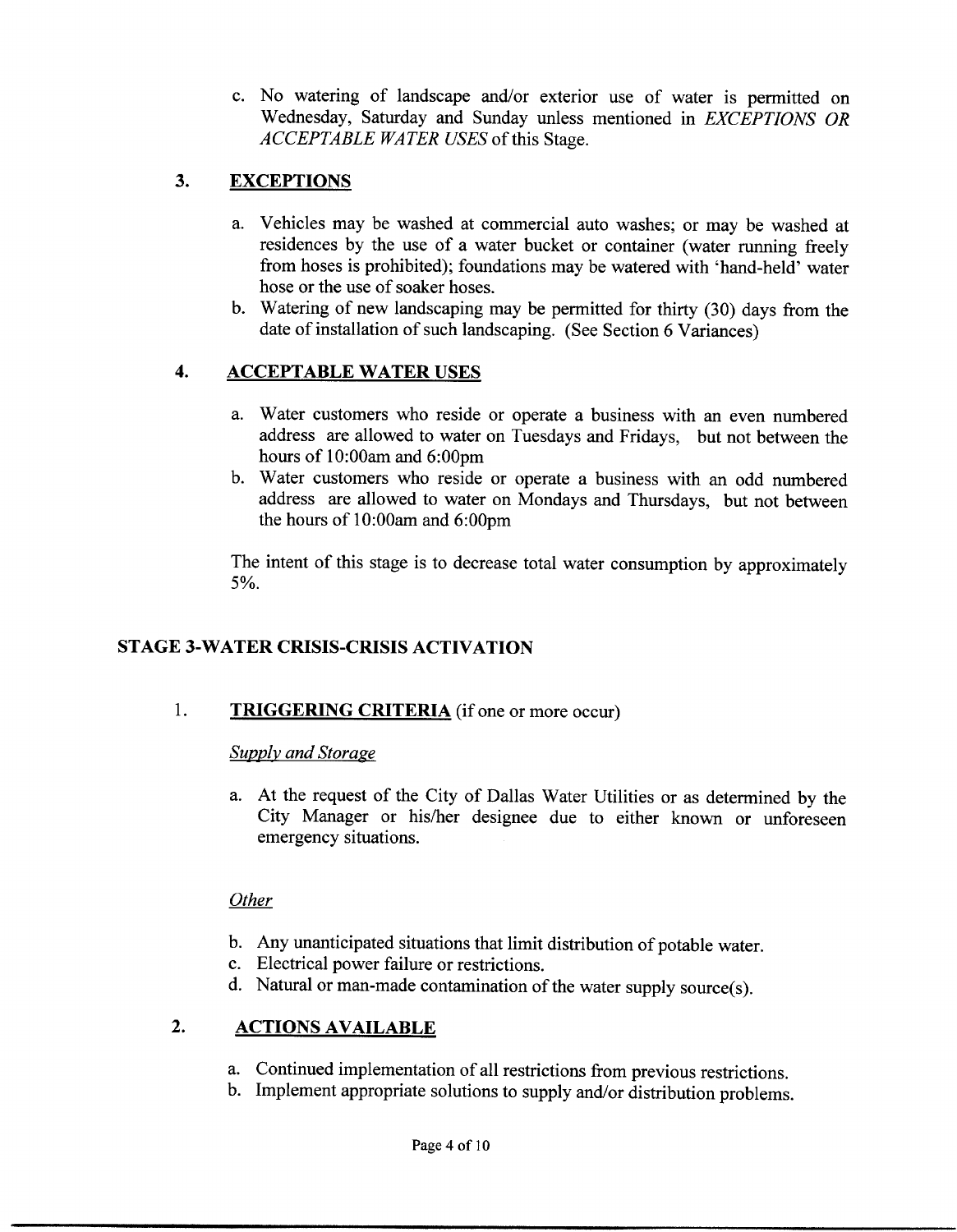- c. Landscape watering for all commercial, institutional and residential uses is prohibited
- d. All vehicle and/or equipment washing is prohibited except commercial auto washes unless restricted by the City Manager or his/her designee.
- e. Nurseries and golf courses may continue to water as restricted by the previous stage restrictions, unless restricted by the City Manager or his/her designee.
- f Foundation watering may continue per restrictions established in previous stage
- g Commercial water users may also be required to reduce water usage depending upon the severity of the water shortage.
- h. Water used for construction purposes shall be prohibited between the hours of 2:00 PM until 9:00 PM daily during the emergency. The City Manager or his/her designee may impose further restrictions, if necessary.
- i. If Dallas Water Utility or Cedar Hill water is contaminated, Cedar Hill Water Department may utilize water from other sources as needed, including but not limited to, wells or bottled water.

The intent of this stage is to decrease total water consumption by approximately 15%.

# 3. EMERGENCY AUTHORITY

a. Purpose and Scope: The purpose of this section is to establish the City's policy in the event of shortages or delivery limitations in the City's water supply. This section applies to:

> 1) all persons and premises within the City using water from the water system; and

> 2) all retail customers who live in incorporated areas within the City's extraterritorial jurisdiction and are served by the water system

- b. Emergency Water Management Plan: The City Manager shall promulgate and submit an emergency water management plan to the City Council for approval, the guidelines of which should include:
	- 1) the conditions under which a particular stage of emergency will be implemented or terminated: and
	- 2) provisions defining specific events that will trigger an emergency.
- c. Authority: The City Manager is authorized to implement measures prescribed when required by this section and by the emergency water management plan approved by the City Council. The City Manager is authorized to enforce the measures implemented and to promulgate regulations, not in conflict with this section or state and federal laws, in aid of enforcement.
- d. Implementation of Emergency Order: The City Manager may order that the appropriate stage of emergency response, as detailed in the emergency water management plan, be implemented. To be effective, the order must be: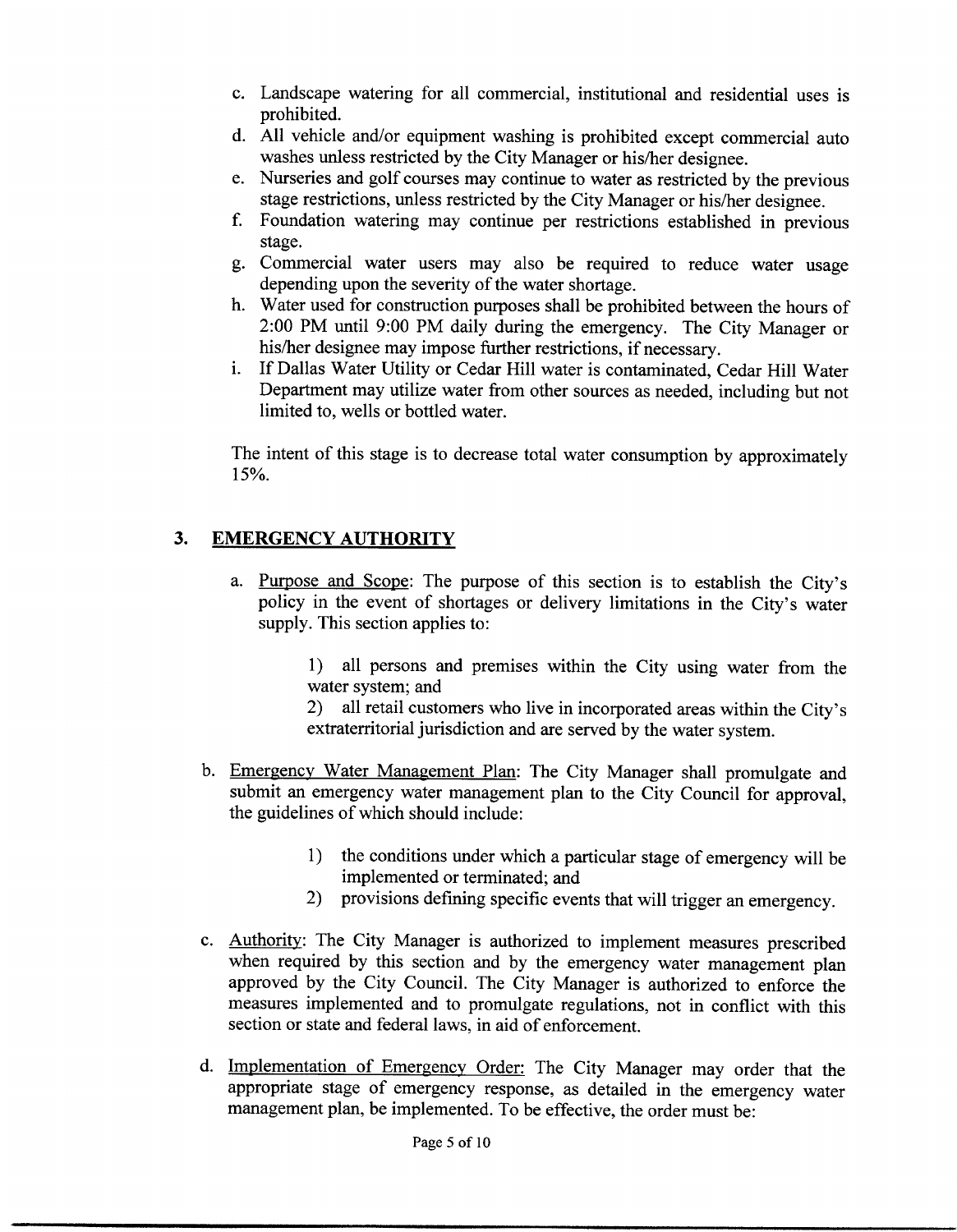- 1) made by public announcement: and
- 2) published in a newspaper of general circulation in the City within 24 hours after the public announcement, which order becomes immediately effective upon publication
- e. Duration of Order; Change; Extension: The order can be made effective for up to. but not more than, 60 days from the date of publication. The City Manager may upgrade or downgrade the stage of emergency when the conditions triggering that stage occur. Any change in the order must be made in the same manner prescribed in Subsection (d) for implementing an emergency order. The City Council may, upon the recommendation of the City Manager, extend the duration of the emergency order for additional time periods, not to exceed 120 days each. The City Manager shall terminate the order in the manner prescribed in Subsection  $(d)$ for implementing an emergency order, when the City Manager determines that the conditions creating the emergency no longer exist
- f. Violation of Section: A person commits an offense if he knowingly makes, causes or permits use of water contrary to the water management plan. For purposes of this subsection, it is presumed that a person has knowingly made, caused or permitted a use of water contrary to the measures implemented if the mandatory measures have been formally ordered consistent with the terms of Subsection (d) and
	- 1) the manner of use has been prohibited by the emergency water management plan; or
	- 2) the amount of water used exceeds that allowed by the emergency water management plan
- g. Authority Under Other Laws: Nothing in this section shall be construed to limit the authority of the Mayor, the City Council or the City Manager to seek emergency relief under the provisions of any state or federal disaster relief act

# 4. EXCEPTIONS

# See Section 6: Variances

SECTION 4. ADOPTION OF NEW CHAPTER 18, ARTICLE VI, SECTION 18-320.

The City Council of the City of Cedar Hill, Texas, adopts the following title, terms and provisions as Chapter 18, Article VI, Section 18-320 of the Code of Ordinances of the City of Cedar Hill, Texas:

# Sec. 18-320. Water Conservation Plan

The purpose and scope of this plan is to establish a Water Conservation Plan to assure our citizens of the most economical approach for conserving water The goal of this Water Conservation Plan is to reduce the per capita consumption of water as much as possible in the City of Cedar Hill.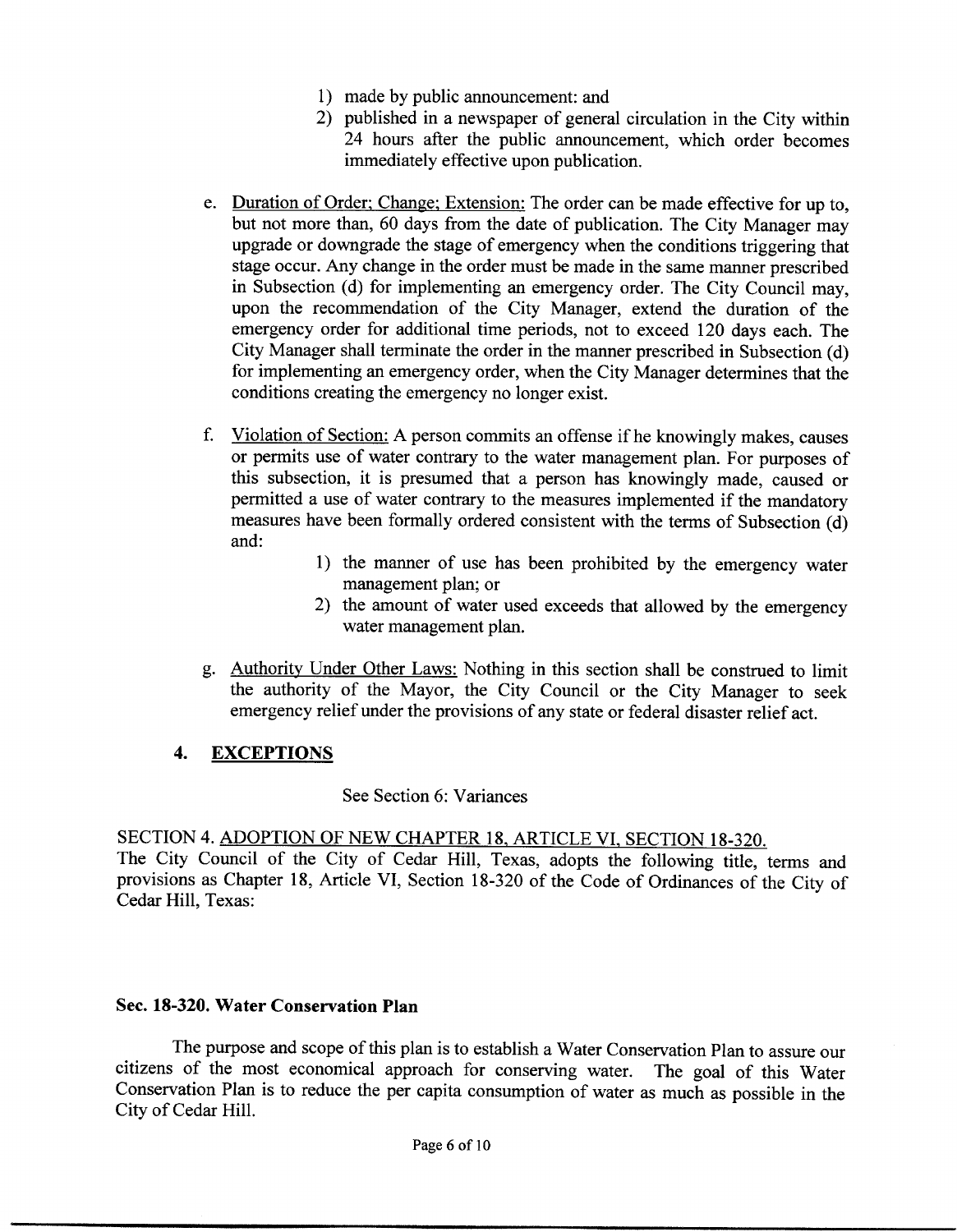# 1. Public Education and Information

The ultimate success of any water conservation program is dependent on an informed public. The water customers must have an awareness of the benefits and needs for water conservation. They must also have knowledge of how to contribute to the plan. The public education program is designed to provide information to as many of the users as possible. The education program will include, but is not limited to, the following:

- a. Distribution of educational materials available from the Texas Commission on Environmental Quality, American Water Works Association, Texas Water Development Board and Dallas Water Utilities Other materials will be made semiannually and timed to correspond with peak summer demand periods. The semiannual notification of material availability may be made by publication in the newspaper or City newsletter and City website
- <sup>b</sup> New retail customers applying for service will be provided with water conservation literature, including specific methods and ways to save water.
- c. Water Department staff will be available to present water conservation programs to local schools, civic organizations and other groups.
- d. Water conservation information may be aired on local public radio and in all local newspapers

# 2. Water Conservation Rate Structure

- a. The City of Cedar Hill shall maintain a water rate structure which provides for a monthly minimum base charge for the first 1000 gallons, then a uniform rate for each <sup>1000</sup> gallons of water usage per unit or connection
- b. The wastewater rate structure provides for monthly minimum fixed rate charge per unit or connection and variable rate charge per 1000 gallons of user's wastewater volume

# 3. Universal Metering and Meter Repair

- a. The City of Cedar Hill requires all water connections to the city's water system to be metered, except water used for fire fighting, fire flow testing of hydrants, closed fire systems with alarms and water main flushing
- b. The City routinely tests, replaces and repairs meters as deemed necessary to ensure accurate registering and recording of water usage.

# 4 Leak Detection

a. The City of Cedar Hill may maintain a leak detection, location and repair program. Water personnel utilizing electronic locator equipment will locate water line leaks as necessary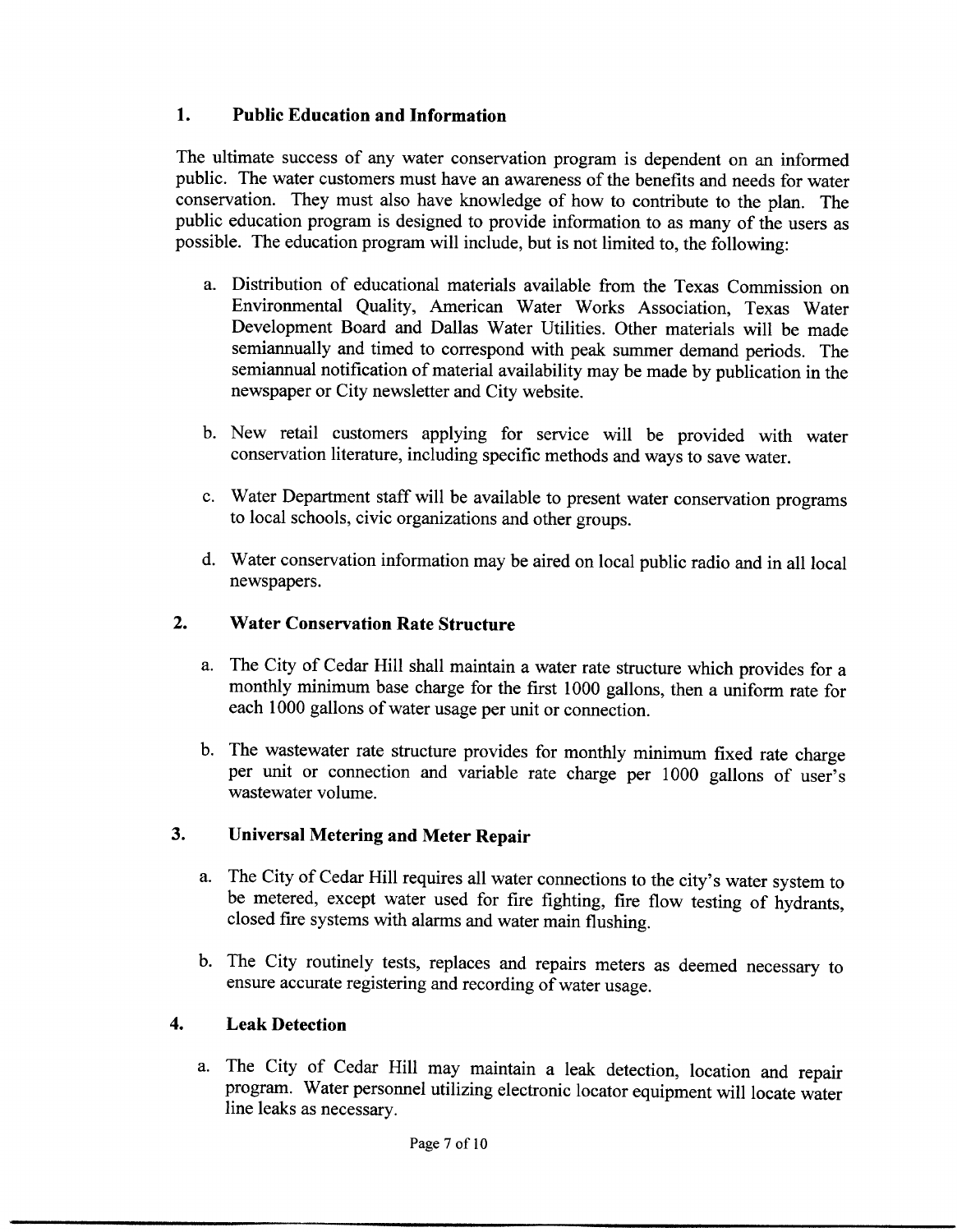# 5. Water Conserving Landscapes

a. The City of Cedar Hill Public Works and Code Enforcement Departments shall encourage all new and existing structures to utilize landscaping materials and irrigation procedures that reduce water consumption. The City will also encourage the same procedures on all public parks and at all public facilities. Modifications to the existing landscape ordinance may also undergo study and be revised, if necessary.

# **6.** Daytime Watering Restriction

a. No watering of landscape and/or exterior use of water during the daytime hours st through September  $30<sup>th</sup>$  of each year

#### 7 Implementation and Enforcement

- a. The staff of the City of Cedar Hill will be responsible for the following:
	- 1) Evaluation and recommendation of rate structures for adoption by the City Manager Council - Director of Public Works, Director of Finance and City
	- 2) Evaluation and recommendation of plumbing codes modification --<br>Building Official and Director of Public Works.
	- 3) Maintenance and replacement of water meters Utility Billing
	- 4) Public Maintenance and replacement of water meters – Utility Billing<br>Public education and information - Director of Public Works and Public<br>Information Officer.
	-
	- 5) Leak Detection and repair Director of Public Works.<br>
	6 Evaluation and documentation of program progress Director of Public Works Works.
	- 7) Enforcement of Ordinances relating to the water use Director of Public Works Works.

# 7. Periodic Review and Annual Reporting

- a. Periodic reviews will be made to determine if changes might require an amendment or major change to this plan.
- b. Annual reporting can be accomplished through budget program measurements

# Section 5. PENALTIES

Any person, firm or corporation violating any of the provisions contained in the Water Conservation Plan shall be deemed guilty of a misdemeanor and, upon conviction in the Municipal Court, may be punished by a fine as follows: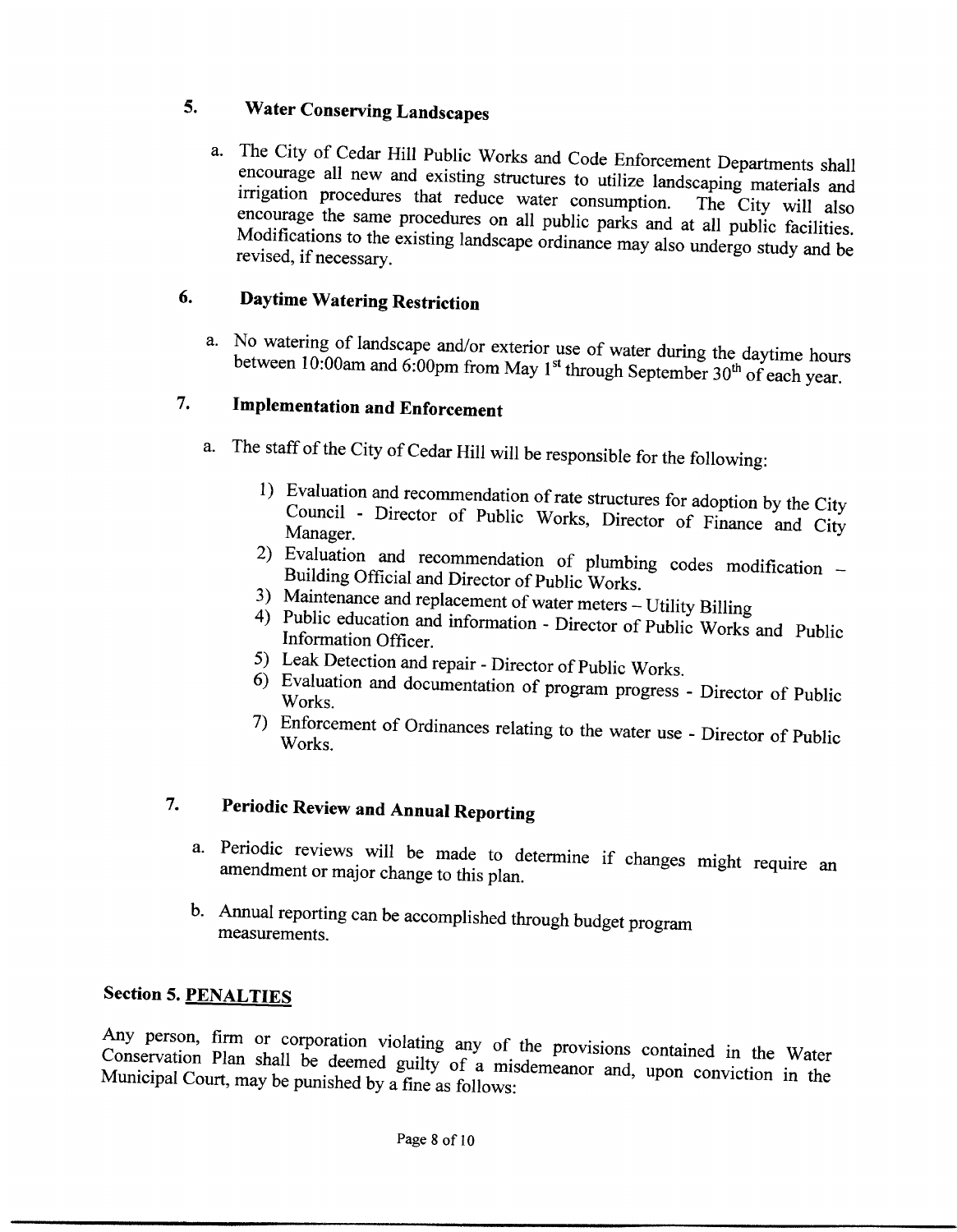Each and every day that a violation continues shall constitute a separate offense

# Section 6. VARIANCES

The Public Works Director, or his/her designee with the approval of the City Manager, may, in writing, grant temporary variance for existing water uses otherwise prohibited under this Plan if it is determined that failure adversely affecting the health, sanitation, or fire protection for the public or the person requesting such variance and if one or more of the following conditions are met:

- (a) Compliance with this Plan cannot be technically accomplished during the duration of the water supply shortage or other condition for which the Plan is in effect.
- (b) Alternative methods can be implemented which will achieve the same level of reduction in water use.

Persons requesting an exemption from the provisions of this Ordinance may file a petition for variance with the City of Cedar Hill. All petitions for variances shall be reviewed by the Public Works Director, or his/her designee, and shall include the following:

- (a) Name and address of the petitioner.
- 
- (b) Purpose of water use.<br>(c) Specific provision(s) of the Plan from which the petitioner is requesting relief.
- (d) Detailed statement as to how the specific provision of the Plan adversely affects the petitioner or what damage or harm will occur to the petitioner or others if petitioner complies with this Ordinance.
- (e) Description of the relief requested.
- (e) Description of the relief requested.<br>
f) Period of time for which the variance is sought
- $(g)$  Alternative water use restrictions or other measures the petitioner is taking or proposes to take to meet the intent of this Plan and the compliance date.
- (h) Other pertinent information related to the property, facility or structure.

Variances granted by the City of Cedar Hill may be subject to the following conditions, unless waived or modified by the Public Works Director, or his/her designee:

- 
- (a) Variances granted shall include a timetable for compliance.<br>
(b) Variances granted shall expire when the Plan is no longer in effect, unless the petitioner has failed to meet specified requirements.

No variance shall be retroactive or otherwise justify any violation of this Plan occurring prior to the issuance of the variance

# **SECTION 7. SEVERANCE CLAUSE**

Page 9 of IO